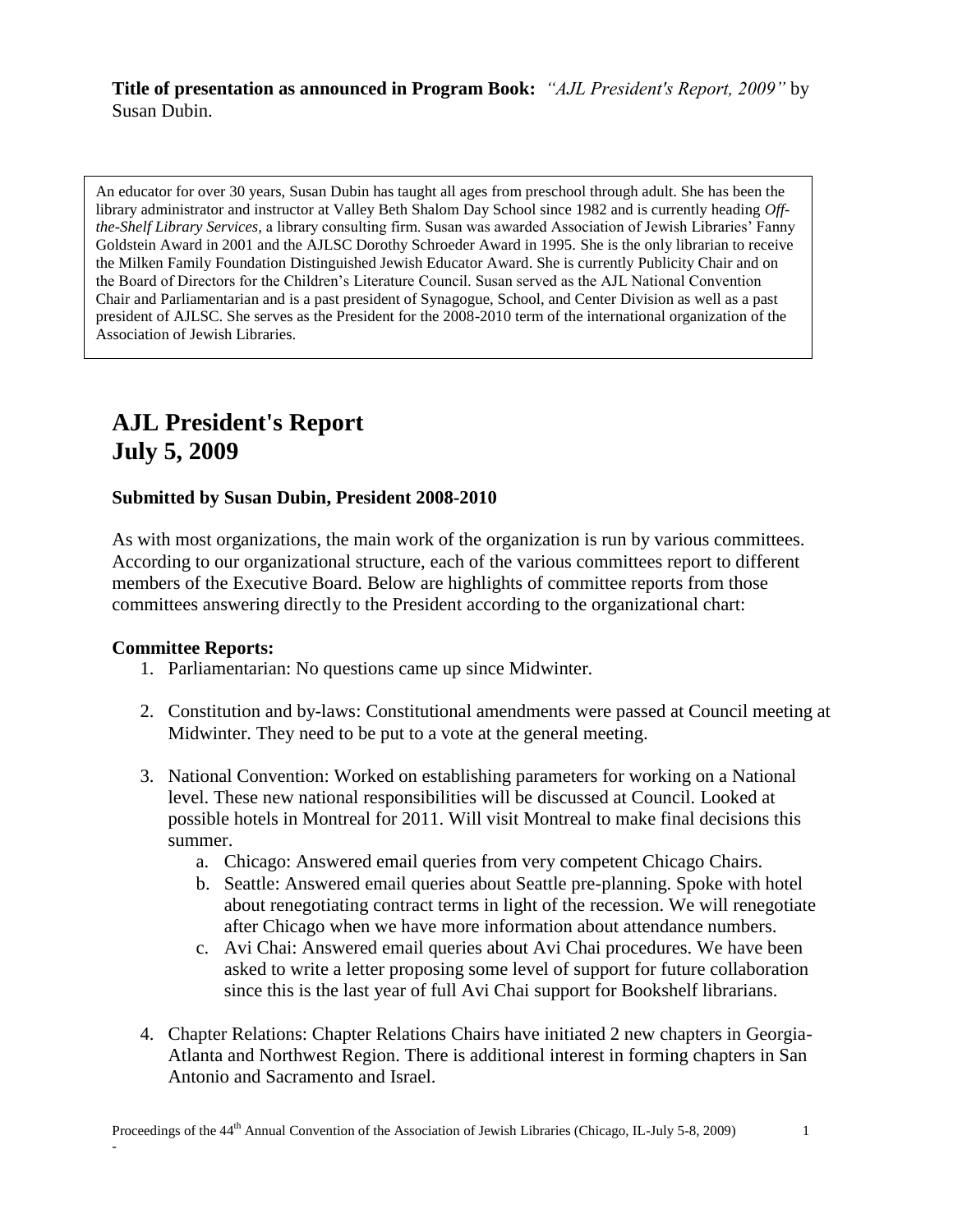- a. Chapter representatives : Three representatives are currently on Council. Are all three continuing?
- 5. Mentoring: A Mentor Mingle is scheduled for Convention. The Mentor Committee will reorganize to try to take advantage of local leadership, asking for regional or Chapter level mentors. The Chair is working with other Committee Chairs to provide more support for mentors and those needing mentoring.
- 6. Task force: The Task Force filed an extensive report with Council. They made specific recommendations that will be voted upon by Board and Council. These include affiliating with ALA and other library or educational organizations, working with a consultant or consultants to revamp our website and provide more social networking opportunities, establishing a technology committee, hire an administrative consultant to do some of the tasks that we, as volunteers do not have time to keep up-to-date, and make minor changes in our mission statement and goals to reflect some of these ideas. Their recommendations will be discussed item by item in detail at Board and Council.

# President's Activities from January to June:

-

This has been an especially stressful year for many of our library colleagues due to the economic downturn. To support those members of our organization that faced downsizing or elimination of their positions, I wrote letters as requested and posted a generic letter that members could use to encourage their administrations to place a higher value on libraries.

When visiting new members in Sacramento to meet with their administrators to encourage library support, I spoke to several new members about forming a chapter in the area to further support them through local networking.

After a visit to Israel with the hope of re-establishing a chapter there and encouraging more of a connection between AJL and Israeli members, Ya'akov Aronson followed up by contacting people in the field about having a one-day seminar on Judaic librarianship sponsored by AJL. There has been tremendous interest in this idea. I also met with several Israeli authors who suggested that AJL could support more of an interest in Israeli literature by having a column in the Newsletter devoted to highlighting Israeli authors. They offered to contribute to this column by contacting their colleagues and writing about them.

A committee to organize an award recognizing significant support of Judaic librarianship by an administrator or board will meet at Convention and work out guidelines for the award and suggest possible organizations that AJL could partner with to recognize library supporters.

With the help of Webmaster Nancy Sack and PR guru Heidi Estrin, we developed an AJL President's Blog and posted news and personal commentary as well as information from Council members about AJL activities. I also posted information about our convention and regional events on an AJL Facebook page, Linked –in page, and Good Reads page.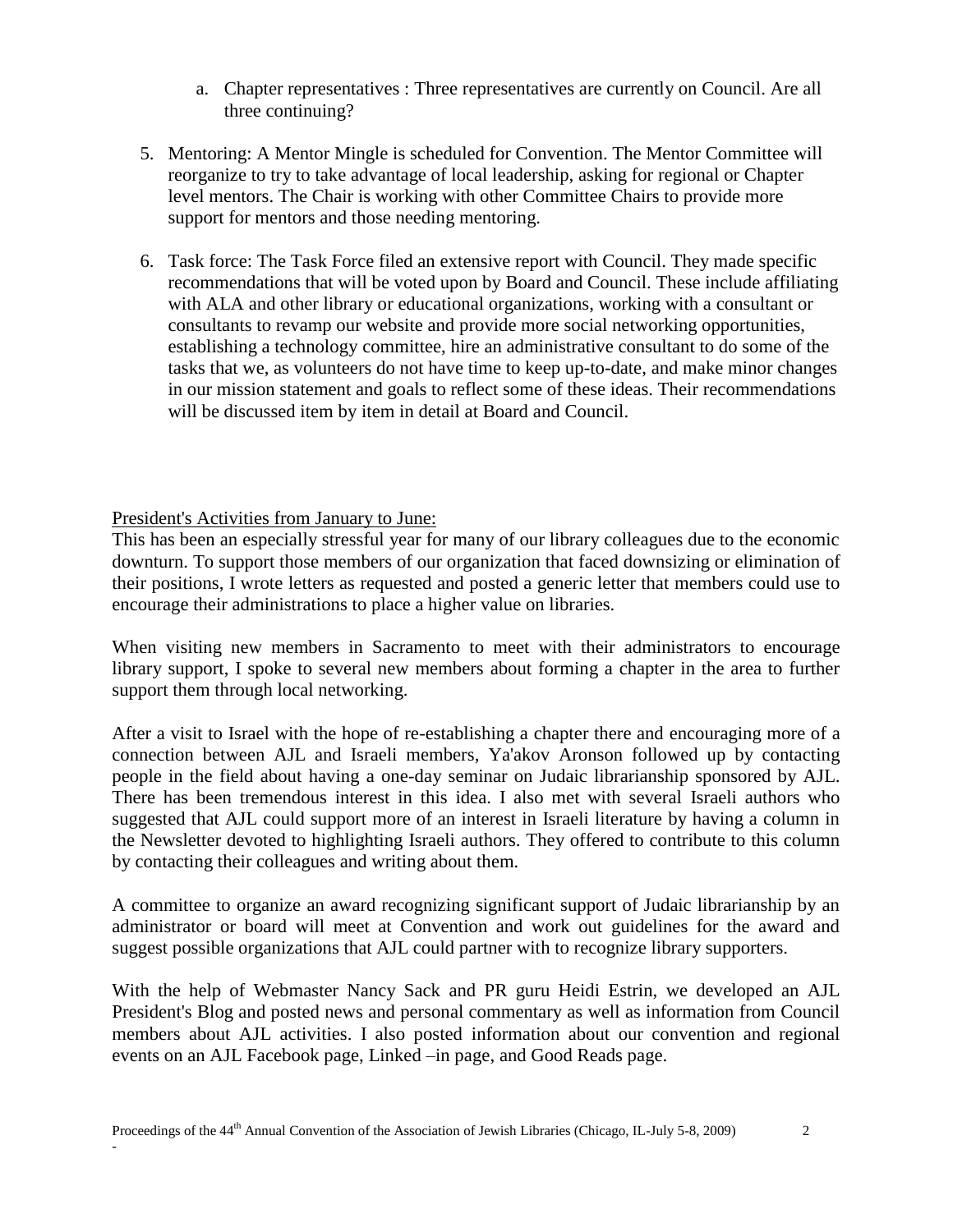In an attempt to provide discounts to AJL members, I solicited Pitspopany, Kar-Ben, Demco, and Mackin who have agreed to AJL discounts. Mackin has also agreed to offer Judaic cataloging in the Elazar classification system. I am still trying to work out programs with Baker and Taylor, Proquest, and H.W. Wilson.

A new feature on our website is a video feed from JTN. They are providing free programming that may be of interest to our members.

# New Initiatives:

-

Task force recommendations:

- 1. Affiliation with ALA. Council voted to proceed with an application to affiliate.
- 2. Establishment of an AJL liaison with the following organizations:
	- a. ATLA American Theological Library Association
	- b. URJ/NATE National Association of Temple Educators
	- c. PEJE Partnership for Excellence in Jewish Education
	- d. JEA The Jewish Educators Assembly
	- e. JESNA -- The Jewish Education Service of North America
	- f. The Avi Chai Foundation
	- g. Harold Grinspoon Foundation
- 3. Professional web design. Council voted to approve hiring a company to complete this work.
- 4. Appoint a technology committee. A committee has been established with Diane Romm and Joyce Levine as co-chairs.
- 5. Hire administrative assistant. Council approved the engaging of a consultant to help with administrative tasks as needed.
- 6. Changes in mission and goals. No changes were recommended at this time.

The following business was transacted:

Acceptance of design for Accreditation logo

Allow libraries to extend accreditation period to conform to new 5 year renewal

Change accreditation gift certificate to allow for using it other than through AJL publications

Volunteers for a National Convention work force with positions held for two years were solicited.

RAS Catalog and Digitization Committee Chairs will be members of Council

Provide additional funds for attendance at Midwinter

Increase funding of Doris Orenstein Award. This award will now be part of the convention stipends and first time attendees will receive recognition and assistance.

Increase amount of scholarship offered. Scholarships will be for \$1000 each.

Establish a research grant for Judaic librarians who are AJL members. This was not approved at this time.